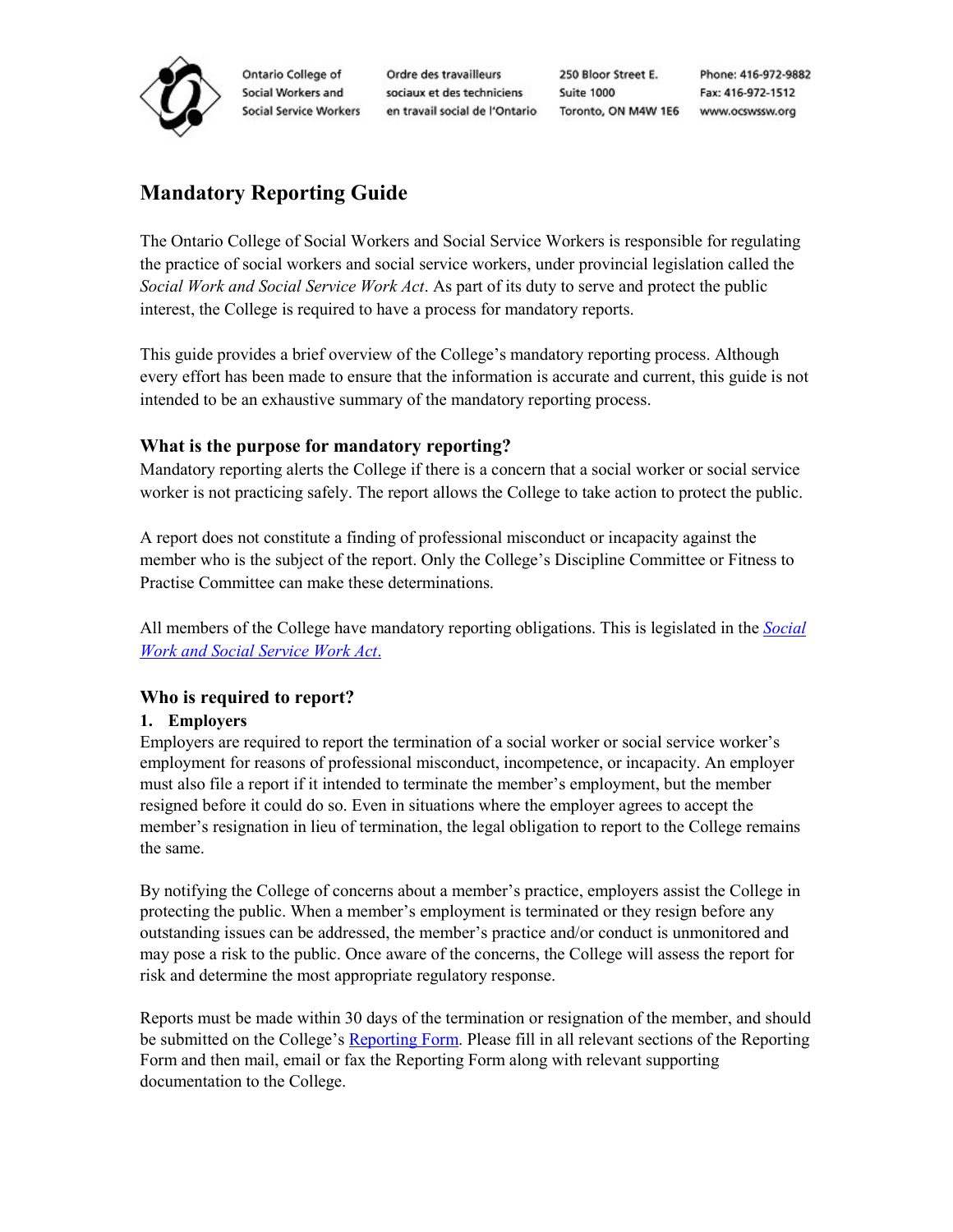#### **2. Social Workers and Social Service Workers**

Social workers and social service workers are members of the College. College members are required to file a report with the College if they have reasonable grounds to believe that another social worker or social service worker has sexually abused a client. Members are also required to file a self-report if they have been convicted of a criminal offence involving sexual conduct. Member reports must be made promptly, and should be submitted on the College's Reporting [Form.](https://www.ocswssw.org/wp-content/uploads/2019/11/Reporting_Form-EN.pdf) Please fill in all relevant sections of the Reporting Form and then mail, email or fax the Reporting Form along with relevant supporting documentation to the College.

Please note College members are required to disclose other information to the College as part of the annual renewal of their certificate of registration. These are different from the mandatory reporting obligations discussed in this guide. For more information about these requirements, please review section 6 the [Registration Regulation](https://www.ontario.ca/laws/regulation/000383) to the *Social Work and Social Service Work Act* or contact the College's Membership department at  $info@$ <sub>o</sub>cswssw.org.

#### **3. Health information custodians**

The *[Personal Health Information Protection Act](https://www.ontario.ca/laws/statute/04p03)* sets out the mandatory reporting obligations of health information custodians. A "health information custodian" (or "HIC") is defined as anyone who is authorized to collect, use, retain and disclose personal health information.

HICs must file a report with the College when a social worker or social service worker who is employed by them is terminated, resigns, is suspended or subject to disciplinary action as a result of the unauthorized collection, use, disclosure, retention, or disposal of a client's personal health information.

Reports must be made within 30 days of the termination, resignation, or disciplinary action, and should be submitted on the College's [Reporting Form.](https://www.ocswssw.org/wp-content/uploads/2019/11/Reporting_Form-EN.pdf) Please fill in all relevant sections of the Reporting Form and then mail, email or fax the Reporting Form along with relevant supporting documentation to the College.

## **Can I get in trouble for filing a report?**

If your report is made in good faith, the *Social Work and Social Service Work Act* provides that there can be no proceedings brought against you for making a report.

## **What does the College do when it receives a report?**

The College's Registrar will review the report and its attachments, as well as any information about the member that the College may have previously received. The Registrar will assess the level of risk to the public and determine the appropriate regulatory response.

Not every report the College receives results in a formal investigation or hearing. For instance, an investigation may not be necessary where the employer has engaged the member in remedial education, practice restrictions, or ongoing supervision sufficient to protect the public.

If the College does open an investigation into a report, the member will be given an opportunity to provide a written response to the College's Executive Committee. If, after a review of the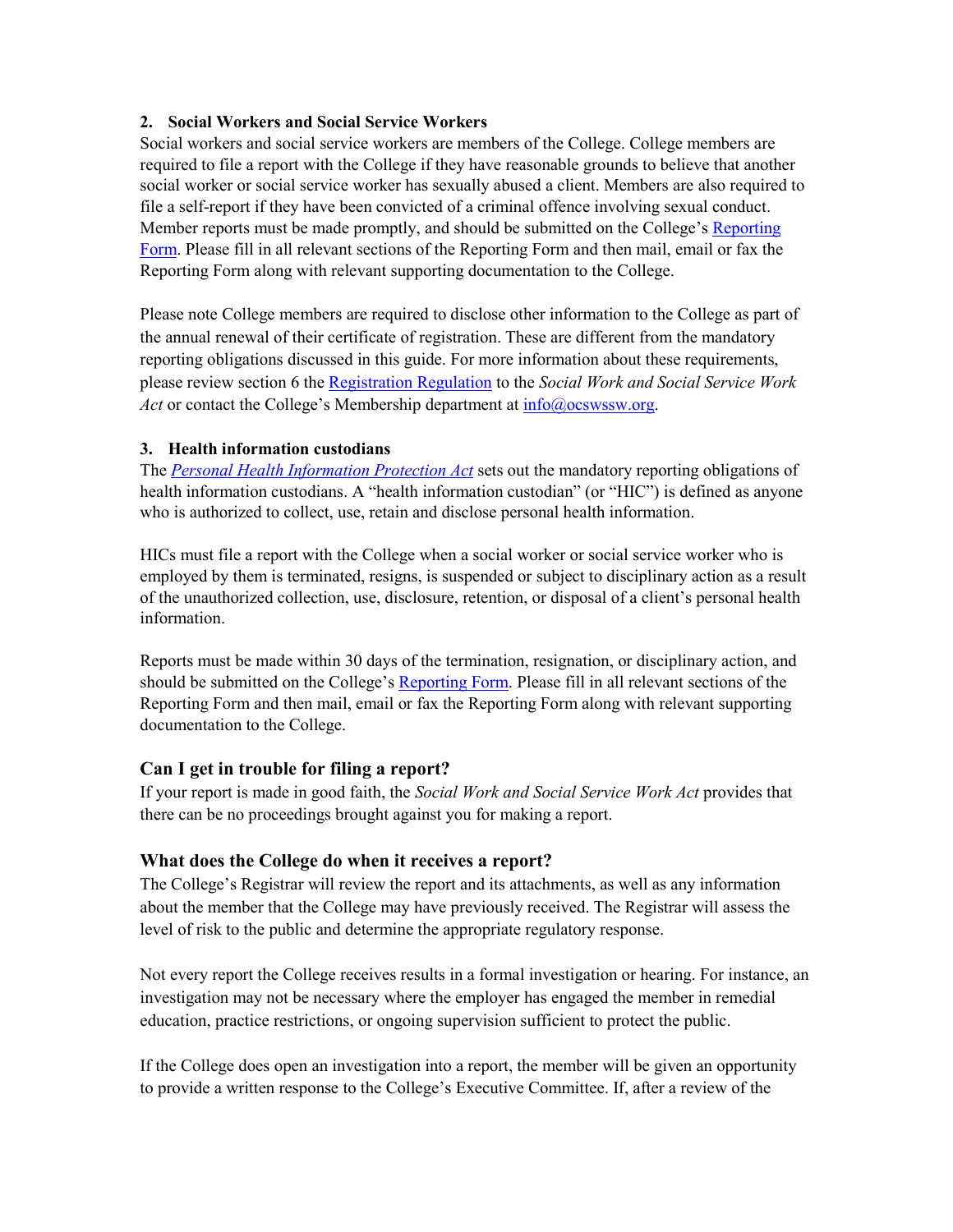entire investigation, the Committee is sufficiently concerned about risk to the public, it may refer the member to a hearing before the Discipline Committee or Fitness to Practise Committee. After a hearing in which the member is given a full and fair opportunity to participate, the relevant committee will make a formal determination of professional misconduct, incompetence or incapacity.

A member who is found by the Discipline Committee to have committed professional misconduct may be required to attend for a reprimand, undertake practise monitoring, or engage in remedial education. They may also face a suspension of their certificate of registration for a period of time. In the most serious cases, the committee may revoke a member's certificate of registration.

A member who is found by the Fitness to Practise Committee to be incapacitated may be required to undergo appropriate medical treatment prior to returning to practice. It is possible that the member may have restrictions placed on their practice and will require ongoing monitoring upon their return to practice.

# **Will I hear the results of my report?**

The *Social Work and Social Service Work Act* requires that details of the report and information gathered by the College during an investigation remain confidential, including the decision and reasons of the Executive Committee. If a member of the College is referred to the Discipline Committee, or has restrictions placed on their practice, this information will appear on the [Public](http://www.ocswssw.org/members/online-register/)  [Register.](http://www.ocswssw.org/members/online-register/)

## **Common mandatory reporting terms**

## **1. Professional Misconduct**

The term "professional misconduct" is conduct that:

- contravenes the Social Work and Social Service Work Act, the regulations made under the Act or the College's bylaws;
- contravenes an order of the College's Discipline Committee, Complaints Committee, Council or Registrar;
- is defined as being professional misconduct in the regulations.

## **2. Incompetence**

The term "incompetence" refers to a member of the College who has displayed, in his or her professional responsibilities, a lack of knowledge, skill or judgment or disregard for the welfare of a person or persons of a nature or extent that demonstrates that the member is unfit to continue to carry out his or her professional responsibilities or that a certificate of registration held by the member should be made subject to terms, conditions or limitations.

## **3. Incapacity**

The term ["incapacity"](http://www.ocswssw.org/complaints-discipline/what-is-incapacity/) refers to a member who is suffering from a physical or mental condition or disorder, such that the member is unfit to carry out his or her professional responsibilities or, the member's certificate of registration should be made subject to terms, conditions or limitations.